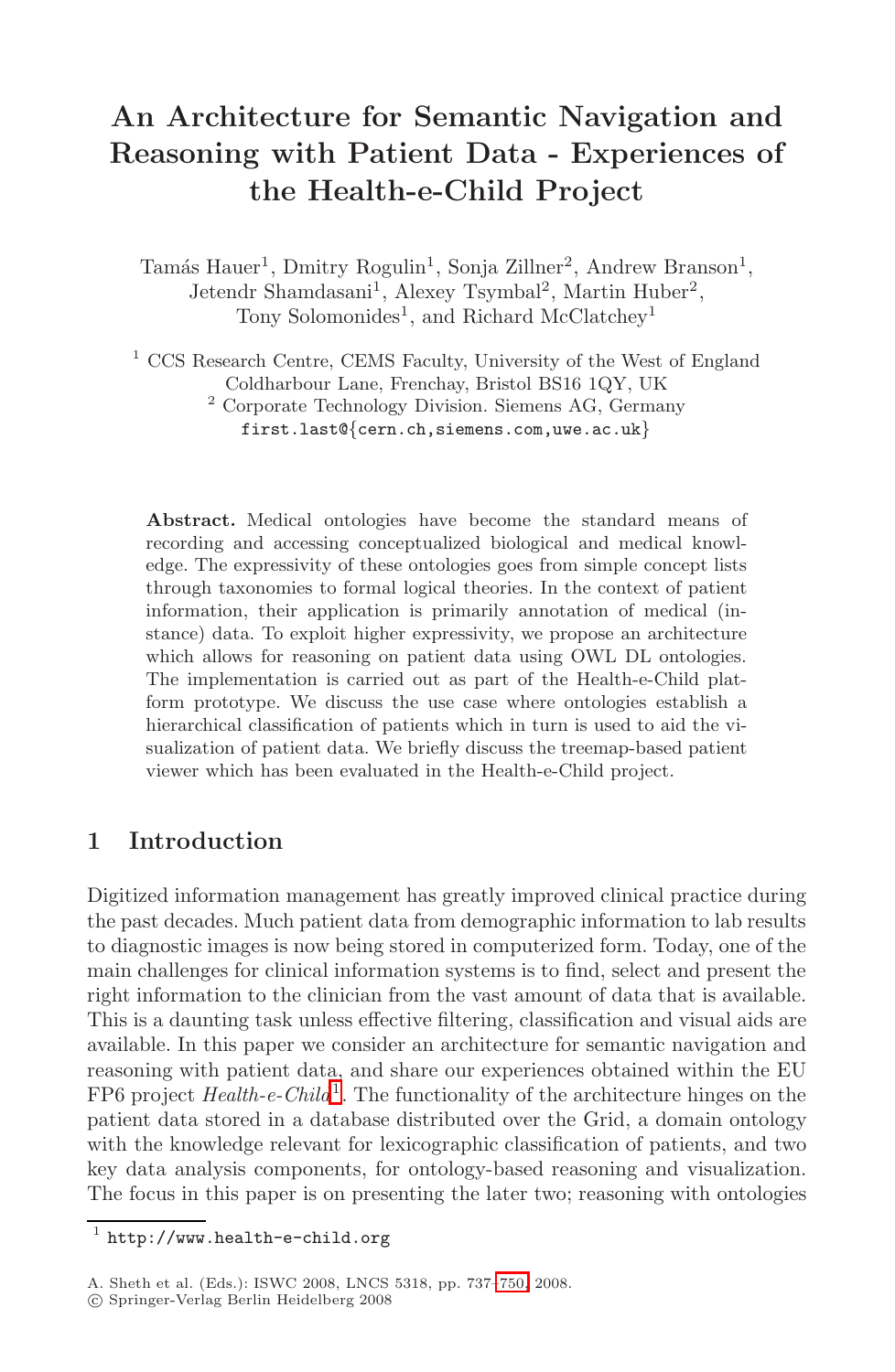and ontology-based visualization, which form the backbone of the considered architecture.

There has been lately much work on *ontology visualization* [1,2,3,4] that helps the user display and navigate underlying ontological concepts, see [5] for an extensive survey. In contrast to the mainstream works in the area, the present work proposes not the navigation of the ontology direct[ly,](#page-12-0) but rather the visualization of instance data with the help of the k[no](#page-12-1)[wl](#page-12-2)edge that is represented by the ontology, or the deduced knowledge, projecting the respective data onto the ontology of interest. We employ two techniques suitable to ontology-based visualization of projected instance data for that; facet browsing and treemaps [6]. Each technique has its own benefits and limitations, which complement each other for the two techniques.

Visualization is tightly coupled with the reasoning component. Reasoning with ontologies is currently under active study in the semantic web field [7]; with biomedicine being one of the most popular application domains [8,9]. The ability to reason, that is to draw inferences from the existing knowledge to derive new knowledge is an important element for modern systems based on ontologies [7]. In particular, as we demonstrate in this paper using DL reasoning, reasoning with ontologies can help establish a hierarchical classification of patients for their intuitive visualization. By aligning patient data with relevant (fragments of) ontologies and inferring more descriptive patient ontology, improved patient data visualization and comparison can be realized.

The work in our study has been performed as part of the Health-e-Child (HeC) project. HeC is an EU-funded Framework Programme 6 (FP6) project, which was started in 2006, and aims at improving personalized healthcare in selected areas of paediatrics, particularly focusing on integrating medical data across disciplines, modalities, and vertical levels such as molecular, organ, individual and population. The project of 14 academic, industry, and clinical partners aims at developing an integrated healthcare platform for European paediatrics while focusing on some carefully sel[ec](#page-2-0)ted representative diseases in three different categories; paediatric heart diseases, inflam[ma](#page-3-0)tory diseases and brain tumours. The material presented in this paper contributes to th[e d](#page-3-1)evelopment of decision support facilities within the platform prototype which provide the clinicians with a tool to [ea](#page-6-0)sily retrieve and navigate patient information and help visualizing [i](#page-8-0)nteresting patterns and dependencies that may lead, besides personalized decision support concerning appropriate treatment, to establishing new clinical hypotheses and ultimately discovering novel important knowledge.

The paper is organized as follows. In section 2, we look at the requirements we have elicited from collaborating clinicians. In section 3, we review a few medical ontologies which we found useful for our use-cases. Section 4 contains the technical details of our approach of integrating patient data with external knowledge, and section 5 presents the architecture of our prototype platform. In Section 6, we visualize the hierarchical classification using treemap views.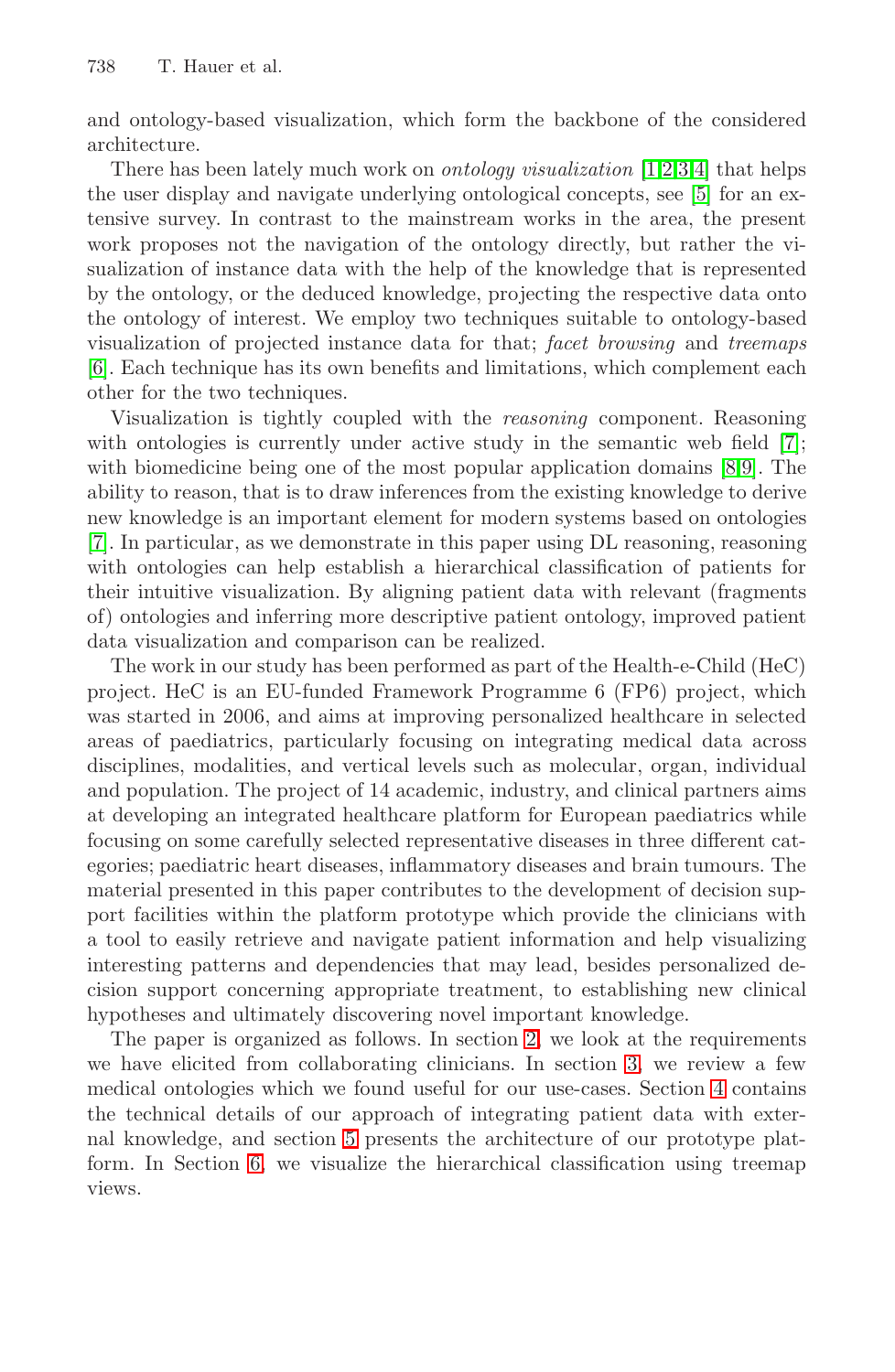### <span id="page-2-0"></span>**2 Visualization Requirements in Clinical Practice**

Clearly arranged visualization of patient data, supports clinicians in their daily tasks of clinical care and medical research. In order to navigate, analyze and visualize the dataset, it is useful to structure information and impose automatic annotation of patient records. In the following sections, we will illustrate how we realized the ontology-based visualization of patient information establishing the backbone of the introduced architecture. We will first describe the particular requirements for visualization of patient data in clinical practice. Bearing in mind the clinical visualization requirements, we will then sketch how we selected relevant medical knowledge sources and how treemaps in combination with our inferred patient ontology can be used for discovering correlations in patient records.

From extensive discussions with clinicians collaborating in Health-e-Child, we have learnt that the clearly arranged presentation of similar patients with respect to the complex and heterogeneous patient data becomes a key requirement for clinical decision support systems. For clinicians, the comparison of similar patients is a valuable source of information in the process of decision making. Therefore clinicians and medical researchers show a particular interest in visual means for comparing and analyzing the heterogeneous data of similar patients that cover demographics, family history, lab results, echocardiograms, MRI, CT, angiograms, ECG, genomic and proteomic samples, history of appointments, and treatments. Our existing data captures for each patient record more than 100 attributes describing the patient history and status data and allows the clinician to analyze patient records at a time. Our requirements elicitation has revealed the following further requirements in aiming for improved patient data visualization:

- 1. The discovery of patterns and dependencies in patient data. For example, establishing a correlation between the attributes "quality of life" and "tumour location" of brain cancer patients, is a routine task for clinicians. Therefore, the visualization of correlations between selected patient attributes becomes crucial in the clinical decision making process. As patient data attributes are provided in different levels of detail and precision, e.g. tumour location can be specified as "Cerebral Hemisphere" or, more detailed, as "Frontal Left Cerebral Hemisphere", the computation and visualization of data attributes for correlation needs to reflect the variety of detail and precision.
- 2. The comparison of similar patient records with regard to relevant patient attributes should be supported by browsing facilities over the set of all patient records along context relevant features. Again, the browsing facilities need to reflect the variety of data in detail and precision.

Within traditional applications, users may browse and visualize patient data but little or no help is given when it comes to interpretation because the required semantics are implicit and thus inaccessible to the system. Hence, aiming for the means to enable the easy browsing of patient data and the visualization of complex information e.g. correlations for the establishment of new hypotheses,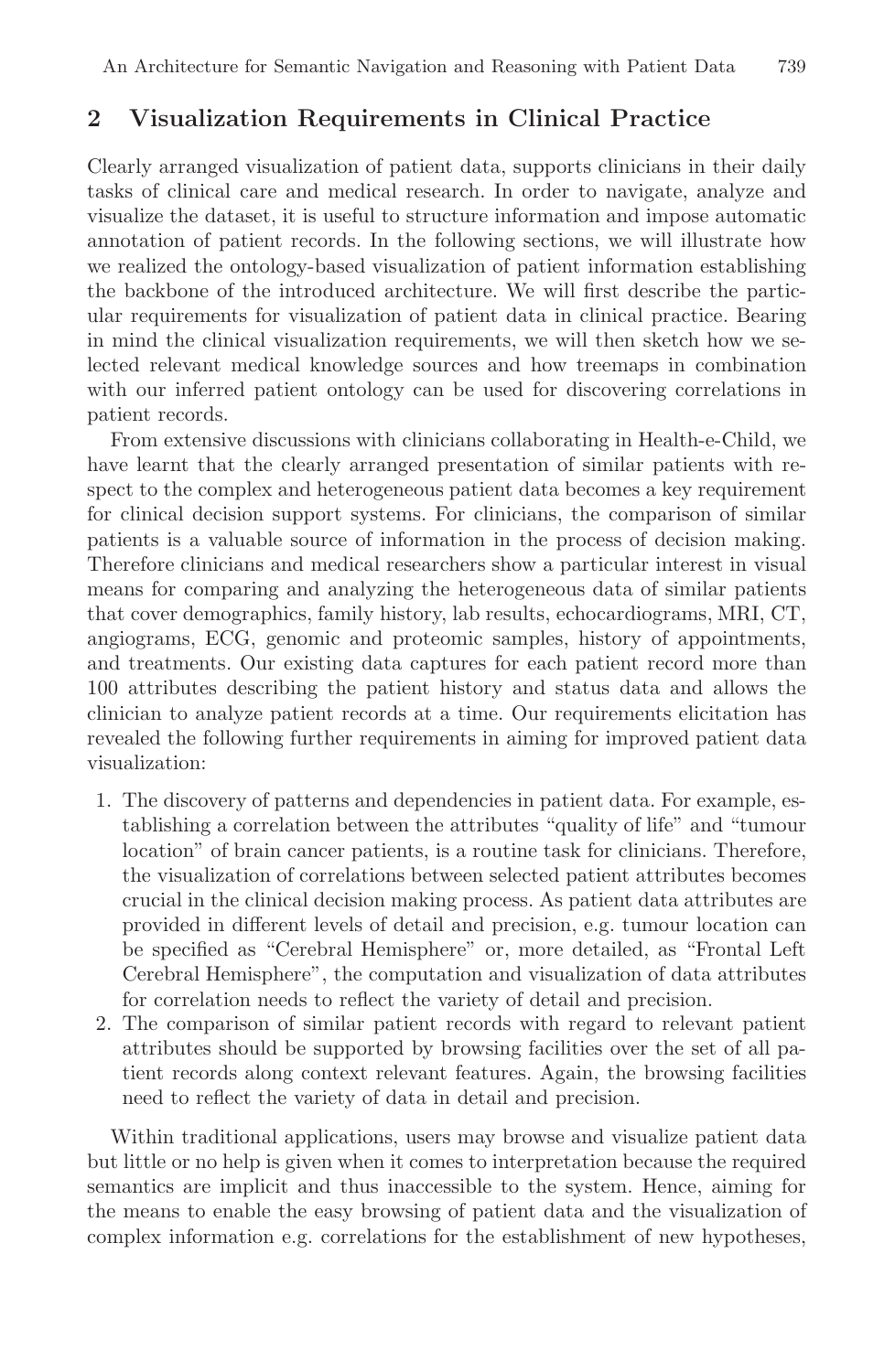<span id="page-3-0"></span>we are integrating medical ontological knowledge to align patient data with the imposed knowledge structure thereby inferring the correct classification patient records.

### **3 Identified Medical Ontologies**

For a beneficial integration of external semanti[cs,](#page-12-3) one has to decide which external knowledge sources are appropriate for the purpose in mind, i.e. which external knowledge source captures relevant and helpful knowledge for a particular context. In our case, we aim to provide experts in brain tumour diagnosis and treatment with an improved method for patient data visualization and comparison. More precisely, we aim for the classification of patients with respect to their diagnosed tumour location or WHO tumour classification. We have chosen to use the Foundational Model of Anatomy (FMA) [10] covering the partitive hierarchy of brain regions as relevant and valuable medical knowledge. The coverage of the FMA is very comprehensive, containing approximately 70 thousand distinct anatomical [con](#page-12-4)cepts with more than 1.5 million relationships of 170 relationship types. We rely on fragments covering the concepts and relationships relevant to a particular visualization use-case. In our scenario, the established fragment encompasses all anatomical concepts describing possible brain tumour locations hierarchically structured by the regional part of relationship.

<span id="page-3-1"></span>As second medical knowledge source, we identified the WHO classification of Tumours of the Nervous System establishing a classification and grading of human tumours that is accepted and used worldwide [11]. Its constituted entities establish a hierarchical structuring of histological typed tumours covering a multiplicity of factors, such as the immunohisto-chemistry aspects, genetic profiles, epidemiology, clinical signs and symptoms, imaging, prognosis, and predictive factors. The WHO classification of tumours refers to the ICD-O (International Classification of diseases for oncology) code and includes a WHO-grading scheme that is used for predicting response to therapy and outcome. For improved patient data visualization, we revert to its hierarchical structuring and its grading scheme. Similar to the integration of FMA's knowledge about tumour locations, we use the WHO classification's inherent hierarchical structuring for hierarchically representing patients' data.

### **4 Patient Record Classification by Reasoning**

The Health-e-Child demonstrator is an integrated system that is built on top of a distributed platform, powered by grid technology, which hosts a distributed database and encompasses high-level enabling applications that exploit the intergrated medical data. The medical data is stored according to the Health-e-Child integrated data model and a service-oriented architecture provides access to storage, management and querying of the hosted information.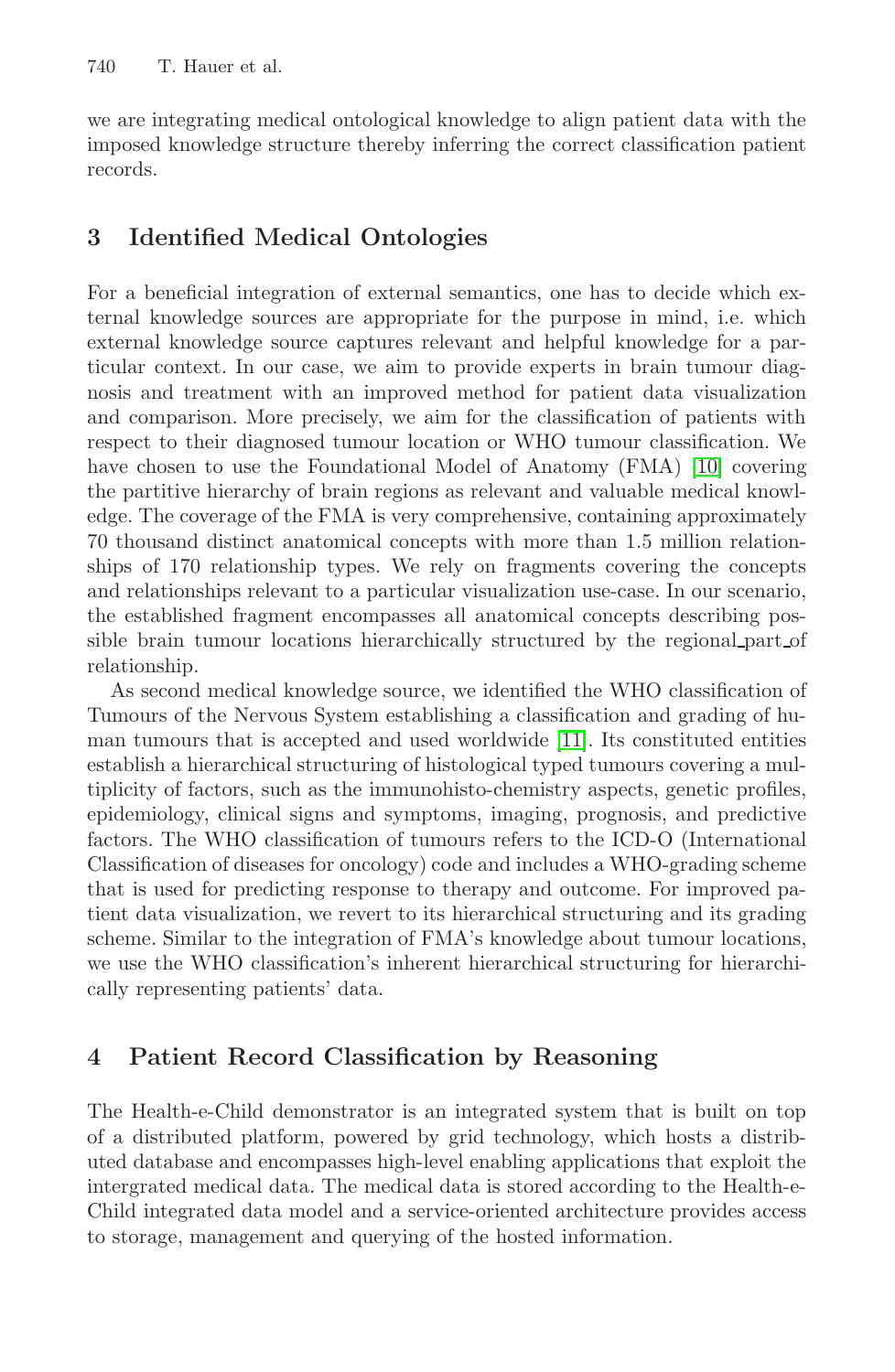|            | Sex Age at Diagnosis  Tumour Site |              |  |
|------------|-----------------------------------|--------------|--|
| patient1 M |                                   | Cerebellum   |  |
| patient2 F |                                   | Hypothalamus |  |
|            |                                   |              |  |

<span id="page-4-0"></span>An Architecture for Semantic Navigation and Reasoning with Patient Data 741

**Fig. 1.** Simple view of patient data

For the richest possible interpretati[on,](#page-4-0) part of the medical data is annotated [12] using selected medical ontologies which allows for integration with external information and in some cases reasoning with expressive ontologies. In particular, when the external knowledge is expressed in some description logic then we can make use of available reasoners to provice enhanced, semantic query answering.

Our example use case is related to the visualization of the hierarchical classification of tumour patients. (Similar use cases have been discussed in [13,6].) We start with a simplified view of the patient database in Fig. 1; the HeC integrated data model is, of course, much more complex but the creation of such simple views is trivial. This database view is "flat" in that all attributes are individual (dis[cre](#page-12-5)te) labels on the patient without explicitly defined semantics or structuring. Some of the attributes are numeric, others are categorical, taking values in a finite set of predefined concepts, for example tum[our](#page-12-6) [loc](#page-12-7)ation, which refers to an anatomical region of the human body. In order to get correct answers to queries like "does patient x have a tumour in the Hindbrain", the system must have access to and be able to reason with the knowledge about the partitive anatomy [of](#page-12-8) [the](#page-12-9) brain.

The Foundational Model of Anatomy in OWL. The tumour site in the HeC database is annotated [12] with c[onc](#page-12-10)epts from the FMA which duly encodes the meronomy of human anatomical structures. The FMA is an originally framebased ontology but there has been effort to convert it to OWL [14,15]. DL Reasoning, unfortunately, does not scale well with the size of ontologies thus in practice one has to identify manageable fragments that are suited both to the use-case and to the data at hand. We have experimented with localitybased fragments [16,17] which are natural choice for reasoning tasks as they [gu](#page-12-6)[a](#page-4-1)rantee logical consistency but occasionally result in too large fragments and the algorithm is slow. Graph-based fragments (e.g. [18]) have the advantage of performance in terms of speed and fragment size but there is no guarantee about logical completeness. We acknowledge that the selection of such fragments to use (semi-automatic or manual) and the segmentation of the ontology is a difficult task on its own; for the purpose of the description of the architecture in this paper, however, we assume that such fragments are already available. Back to our example, we make use of the regional part of subontology rooted at the concept Brain of  $[14]^2$ . The first ingredient to our use-case is the FMA T-box:

<span id="page-4-1"></span> $2 \left[14\right]$  is a stratified ontology with an OWL DL and an OWL full part. Although the regional part of semantics is encoded in the OWL full part, the fragment we need is purely DL.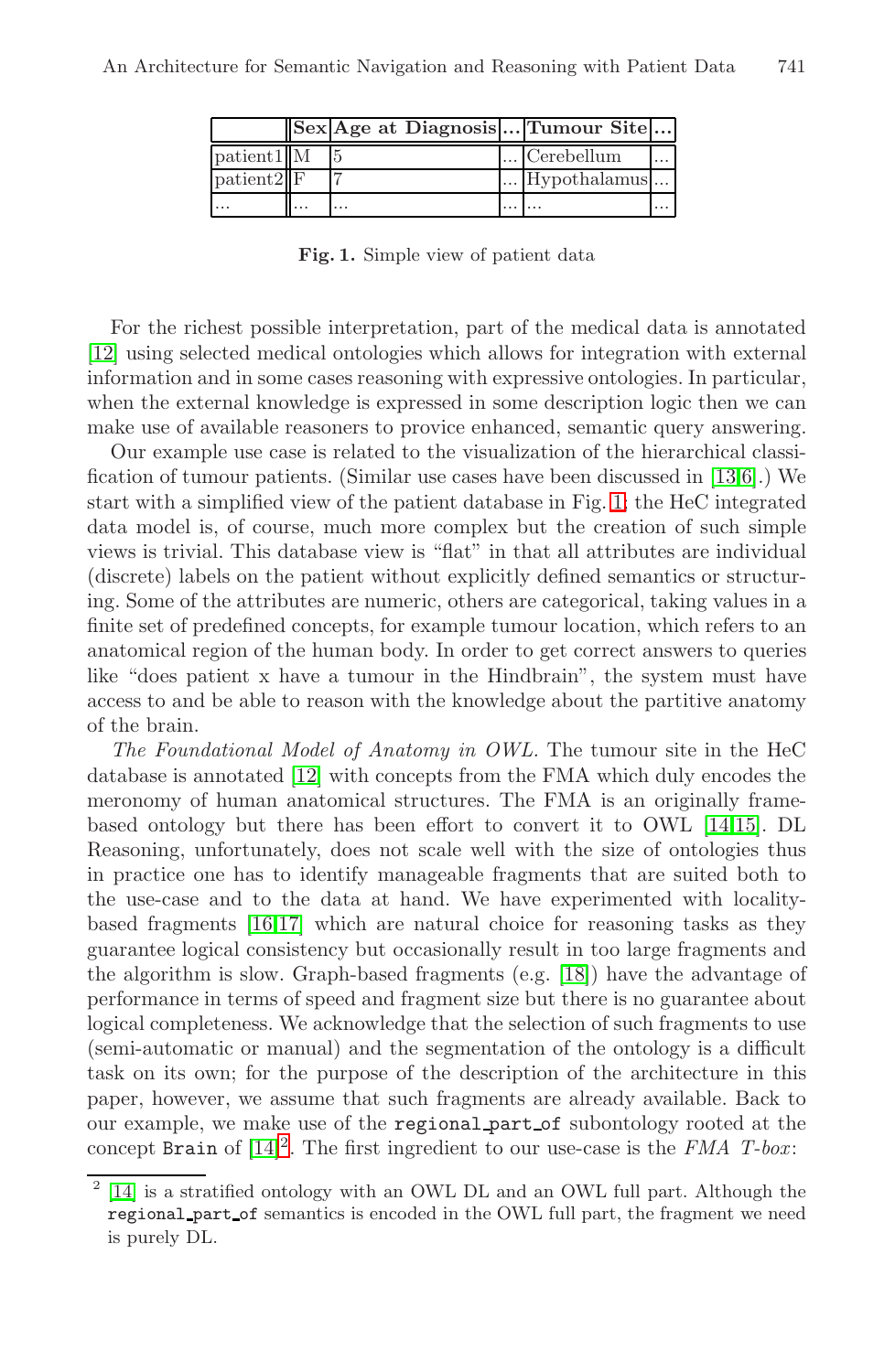

**Fig. 2.** Brain anatomy as defined in the FMA

```
Tr(regional-part_of) (Transitive)
                  \geq 1 regional part of \Box Anatomical Structure (Domain)
                  \top \sqsubseteq \forallregional part of.Anatomical Structure (Range)Cerebellum \sqsubseteq Anatomical Structure \sqcap ∃regional part of.Metencephalon
Metencephalon \subseteq Anatomical Structure \sqcap ∃regional part of.Hindbrain
    Hindbrain  Anatomical Structure  ∃regional part of.Brain
                .
                .
                .
```
This ontology is our external knowledge that is independent of the Health-e-Child system. In order to make use of it, the information in our database has to be aligned with this ontology. The alignment is in part pro[vid](#page-4-0)ed by the Patient T-box:

> $\geq 1$  has tumour location  $\subseteq$  Patient (Domain)  $\top \sqsubset \forall$ has\_tumour\_location.Anatomical\_Structure ( $Range$ )

This terminology establishes the semantics for the database records (Patients) and provides the alignment with the external ontology through the range of the has tumour location property. Finally, the relational instance data in Fig. 1 has to be mapped to conformant DL syntax, constituting the *Patient A-box:* 

```
\langle patient1, Cerebellum ,...\rangle\langle patient2, Hypothalamus , ...\rangle...
                                            ⇓
(Patient  ∃has tumour location. Cerebellum )(patient1)
(Patient  ∃has tumour location. Hypothalamus )(patient2)
```
...

The queries for our use case are subclasses of the Patient class. When establishing the hierarchical classification of patients based on tumour location, these queries make up our classification T-box whose defined concepts are the labels for the patient classes: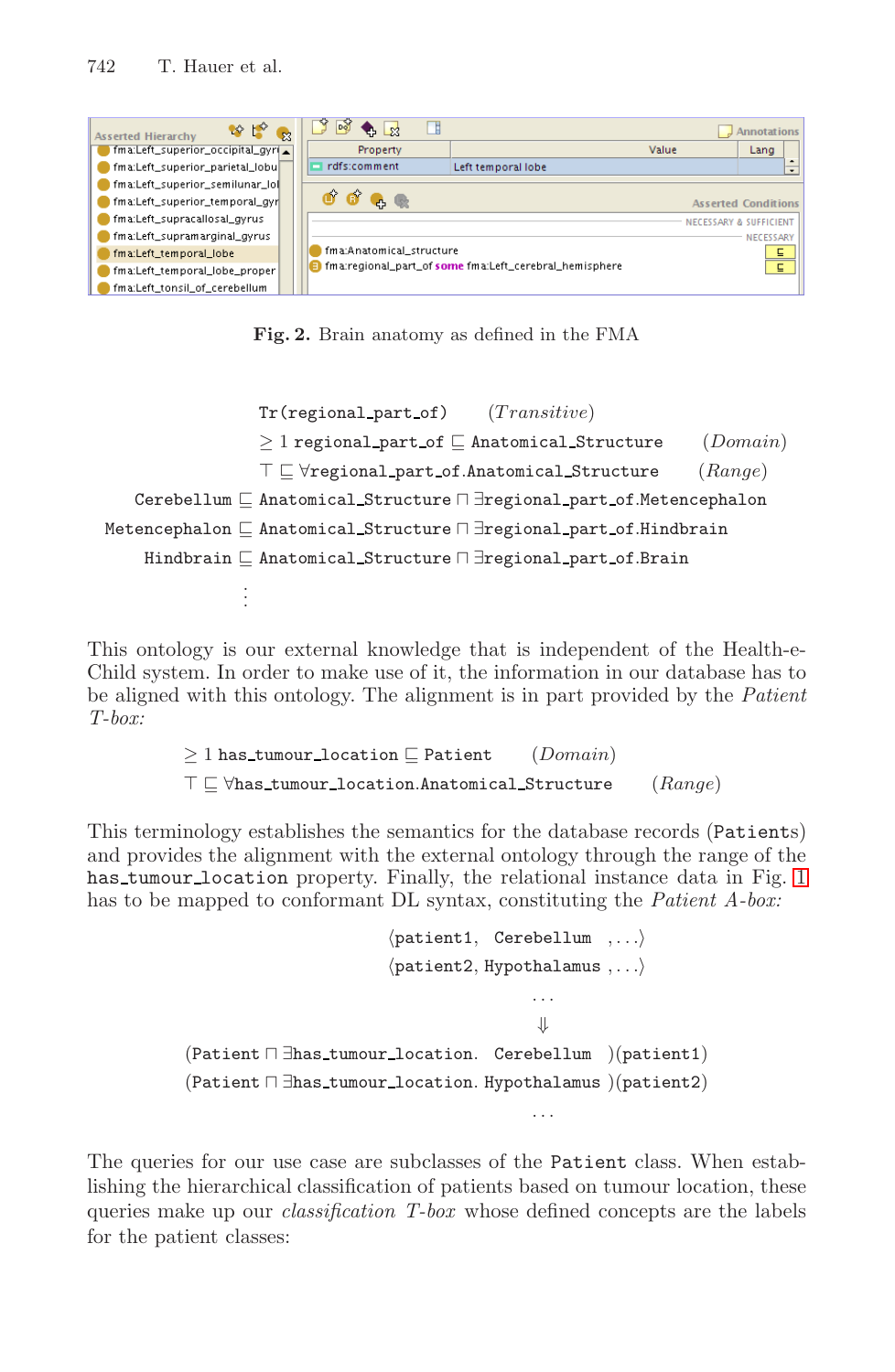```
\mathtt{BrainTumourPatternt} \equiv \mathtt{Patternt} \sqcap \exists \mathtt{has\_tumour\_location}.(Brain  ∃regional part of.Brain)
CerebellumTumourPatient ≡ Patient  ∃has tumour location.
                                  (Cerebellum  ∃regional part of.Cerebellum)
                                .
                                .
                                .
```
In effect, reasoning with the anatomy ontology ensures that patients will be classified/annotated as e.g. cerebellum tumour patients for every case that had originally been annotated with cerebellum or with any known regional part of the cerebellum as the tumour site.

<span id="page-6-0"></span>To summarize, we consider the information at hand be represented in terms of DL, where we isolate three parts of the T-Box, a Patient terminology, which gives immediate semantics to the instances, an external knowledge base which is used as annotation and a classification ontology which is simply a collection of meaningful queries and is dictated by the use-case. In turn we arrive at the appropriate semantic classification of patients.

## **5 Prototype Platform Architecture**

Let us now turn to our prop[ose](#page-6-1)d architecture and implementation. The three core pillars of turning the above theory into a working infrastructure are: an ontology manager that can integrate the different knowledge components; a mapping mechanism between the database schema and the OWL DL A-box; and a reasoner which answers DL queries. These are implemented as services in the HeC platform service layer. Furthermore, these interact with additional components which are dictated by the use case, like a visualization component in our example.

Our implementation is based on the OWL  $API<sup>3</sup>$  and some of the design decisions have been influenced by the conformance to it:

- **–** The OWL-DL Integrator is a generalized OWLOntologyManager which is responsible for importing and managing all the ontology components and loading the knowledge into a reasoner.
- **–** The DB/OWL DL Mapping component creates simple views like that of Fig. 1 from the database and maps them to OWL-DL.
- **–** The Reasoner uses the set of assertions and knowledge accumulated above and answers semantic queries, in particular creates the inferred patient classification.
- <span id="page-6-1"></span>**–** An optional Ontology Transformation Component is used in the hierarchical classification use-case to establish the set of queries or labels (e.g."Cerebellum Tumour Patients" ).
- **–** The Interpretation & Visualization Component maps the inferred classification from OWL to the appropriate representation of the user interface.

<sup>3</sup> http://owlapi.sourceforge.net/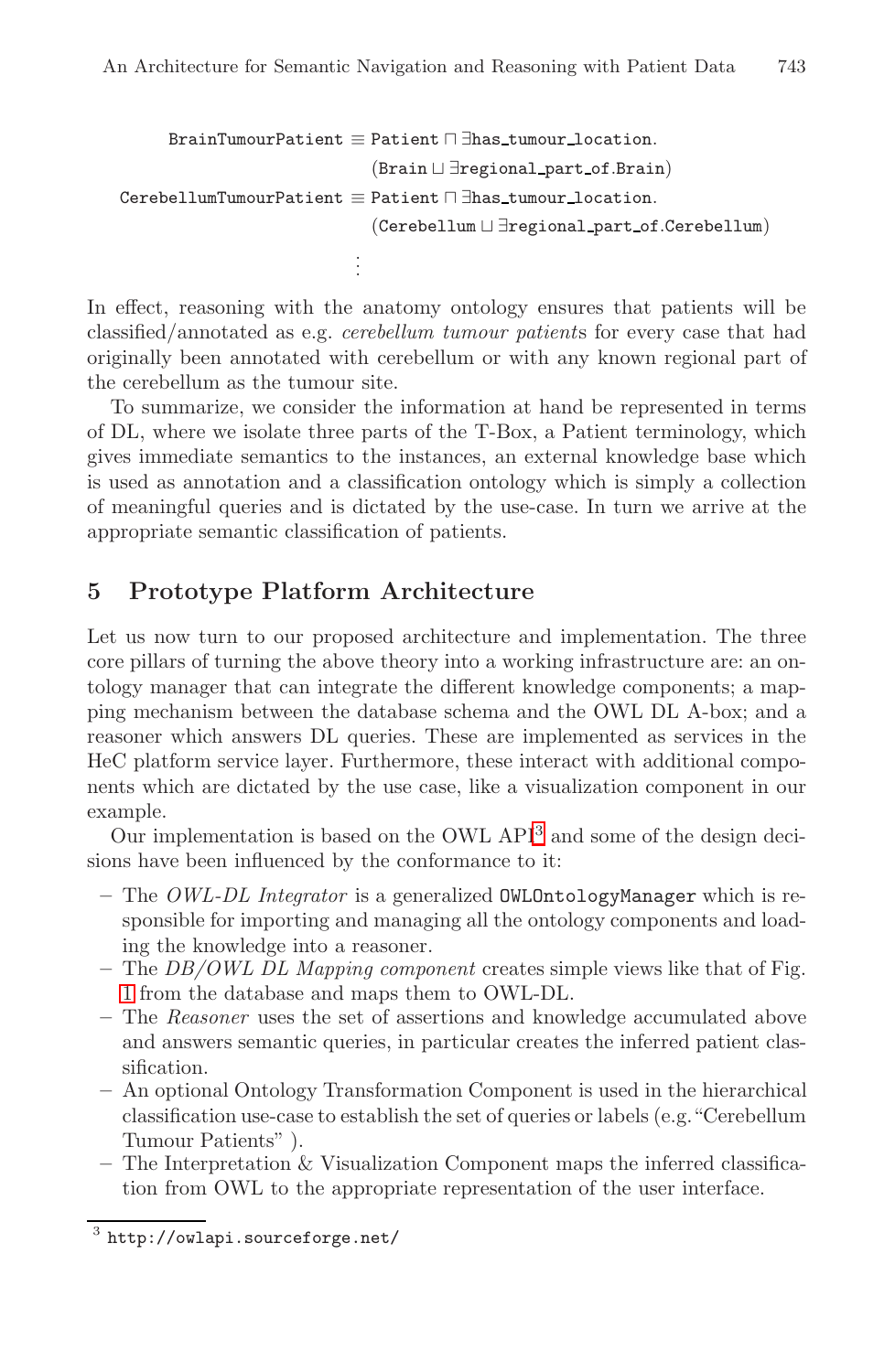

**Fig. 3.** Prototype Architecture

We briefly discuss these components in turn. The DB/OWL DL Mapping component uses the semantic annotations of the patients' data to expose patients' information as OWL DL ontology. First, a flat view is created from the relevant relations which includes the entity identifiers (patient ID), the concept URIs for the hierarchical classification (tumour location) and additional attributes (e.g. status at the end of treatment in later examples) which are of interest but don't contribute to the reasoning. Second, the relevant columns of the relation are translated into DL which is expressed in OWL. This is implemented using a Mapper class which is governed by the Patient terminology and a set of mapping descriptions which bridge the relational and DL schema. When browsing along multiple axes is required, they are all included in the OWL view.

The *OWL-DL Integrator* is a generalized **OWLOntologyManager**. It implements (exposes) multiple ways of accumulating knowledge, including loading OWL from external URI, loading instance data from the database using Mapper instances and adding standalone axioms on the fly. It populates the reasoner with the merged external, patient and classification ontologies and initializes the reasoning.

The Reasoner creates the inferred hierarchical classification of patients. We currently use the Pellet 1.5 reasoner engine in the Health-e-Child platform prototype.

The transitive regional part of property on anatomical concepts induces the subsumption relationship on patient classes (has  $t \equiv$  has Tumour Location):

$$
X \sqsubseteq \exists \mathtt{regional\_part\_of}. Y
$$
  

$$
\Downarrow
$$
  

$$
\exists \mathtt{has\_tl}.(\exists \mathtt{regional\_part\_of}. Y)
$$

We can't, however, directly exploit this inference because the classes are not defined: the reasoner only creates inferred subsumption hierarchy for named classes and the visualization also requires the definition of the classes for the lexicographic hierarchy. In other words, we need to supply the set of queries that govern the classification.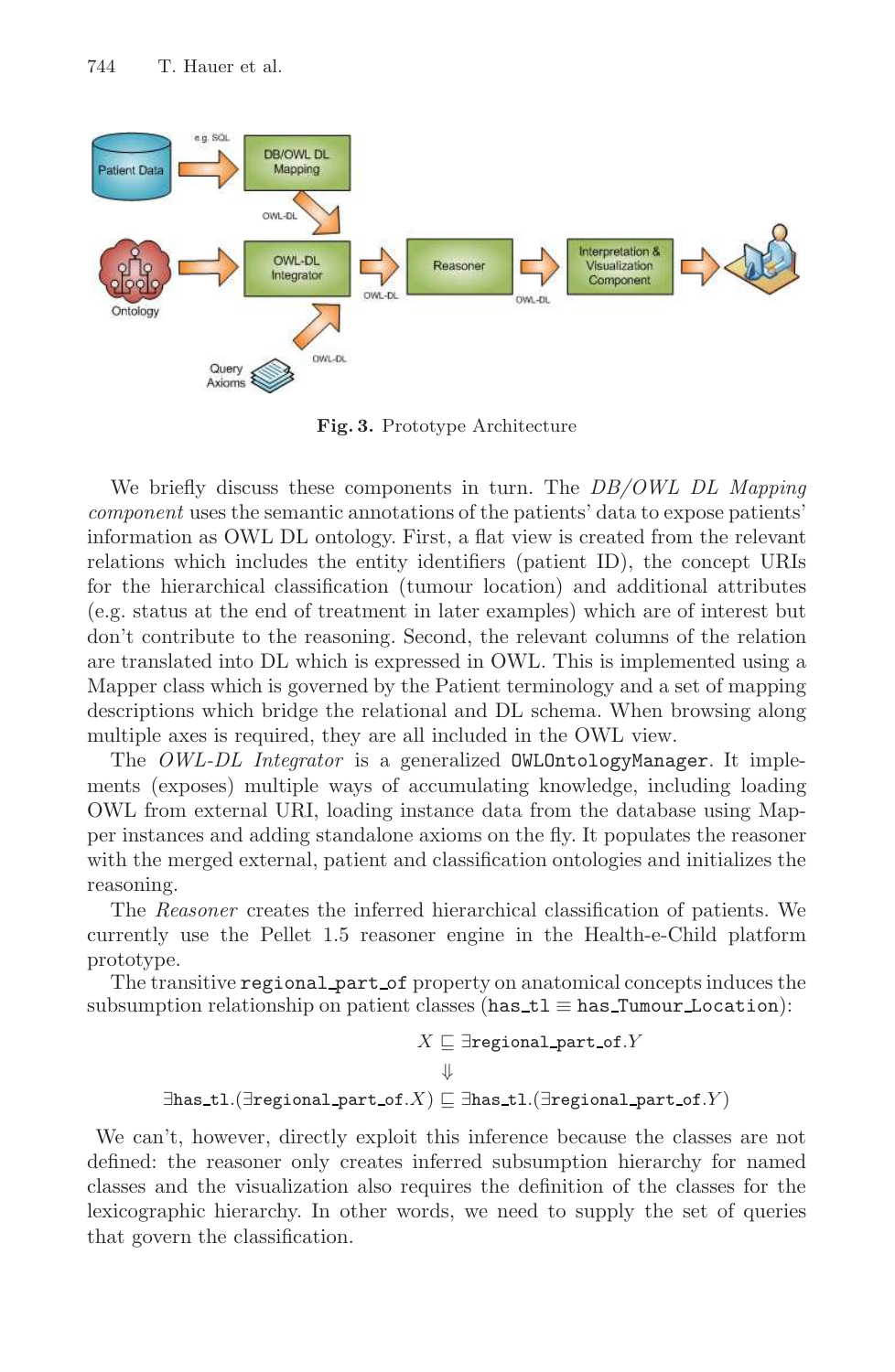<span id="page-8-0"></span>To that end, the ontology transformation component creates the missing bit: the definition of class names for the hierarchy. In our example this is a set of name definitions based on the corresponding concept names. Creating this set is trivial because we obviously don't use any structure of the ontology.

The Interpretation & Visualization Component transforms the inferred OWL into the format conformant to the API of the visualization software. It can also add further attributes from the da[taba](#page-12-11)se which were not part of the reasoning process.

### **6 Patient Data Visualization Using TreeMaps**

The [use](#page-12-12)r requirements for visualization patient data revealed the importance of means for discovering correlations in patient data. Therefore, we decided to use treemaps as visualization component. Treemaps [19] are an efficient twodimensional technique to visualize hierarchical data structures. It is particularly popular for disc storage view of hierarchical filesystems because file size is an aggregate attribute of files. It [is](#page-9-0) a space filling technique, i.e. one that uses the entire screen area by dividing it up between leaf nodes which are subsequently grouped into enclosing rectangles [5]. The image is effectively a rectangular Venn-diagram of nonintersecting sets. Besides the set semantics, there are other attributes such as colour, choice of font and label which can represent attributes of the data beyond that of the hierarchy.

To allow for improved patient visualization and discovery of patient correlation, we represent patients as rectangles of equal size so that the cardinality of patient classes can be easily seen. Figure 4 shows the user interface based on the patient taxonomy that has been inferred from the anatomical meronomy. The medical background information, in our example the hierarchical structured brain tumour locations establishes enclosing and nested areas that are labelled by regions of the brain. Colour may be used to visualize further attributes, in our example the status at the end of treatment f[or](#page-9-1) each patient. It is meant to show that space-filling hierarchies can be useful for visualizing correlation, in this example one finds that patients with tumour in the Hindbrain tend to have better prognosis than in other areas (especially the Left Temporal Lobe). In a similar manner, we can correlate and visualize patient record with respect to the "WHO tumour classification" and, for instance their "qu[alit](#page-12-13)y of life" parameter.

A further advantage of treemaps is capability for "binning" the data. An example of Treemap with patient binning would show the patients grouped not only by tumour location but by age as well. It follows visually in Fig. 5 that – in this sample – the end of treatment status of younger patients is worse than that of older patients: there is noticeable correlation which the user can discover by visualizing the data the right way.

While ontology-based visualization using treemaps was already reported, for example to visualize and navigate the Gene Ontology and microarray data [20], we are unaware of its applications in clinical decision support, where patient proximity is visualized by projecting patient data onto existing ontologies.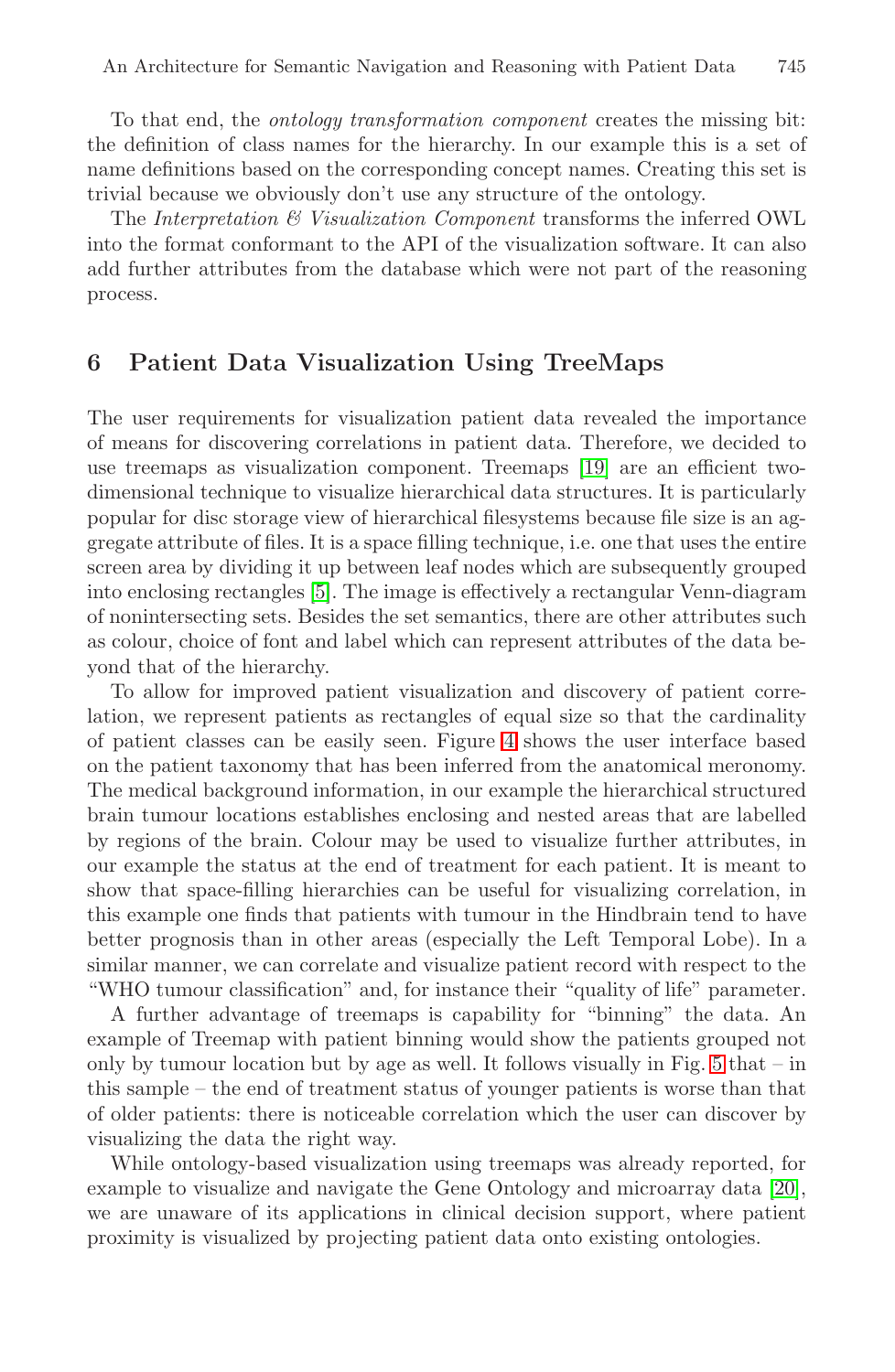

<span id="page-9-0"></span>**Fig. 4.** A full Treemap view of the ontology assisted data representation



**Fig. 5.** Binning: patients are grouped both by tumour site as well as age

#### <span id="page-9-1"></span>**6.1 Related Approaches in Knowledge Visualization**

The work presented in this section relates to visualization for knowledge discovery. The motivating example is that of the physician who believes that an extensive set of patient data would reveal subtle patterns if only it could be visualized in the right way. The right way is here taken to mean analyzed in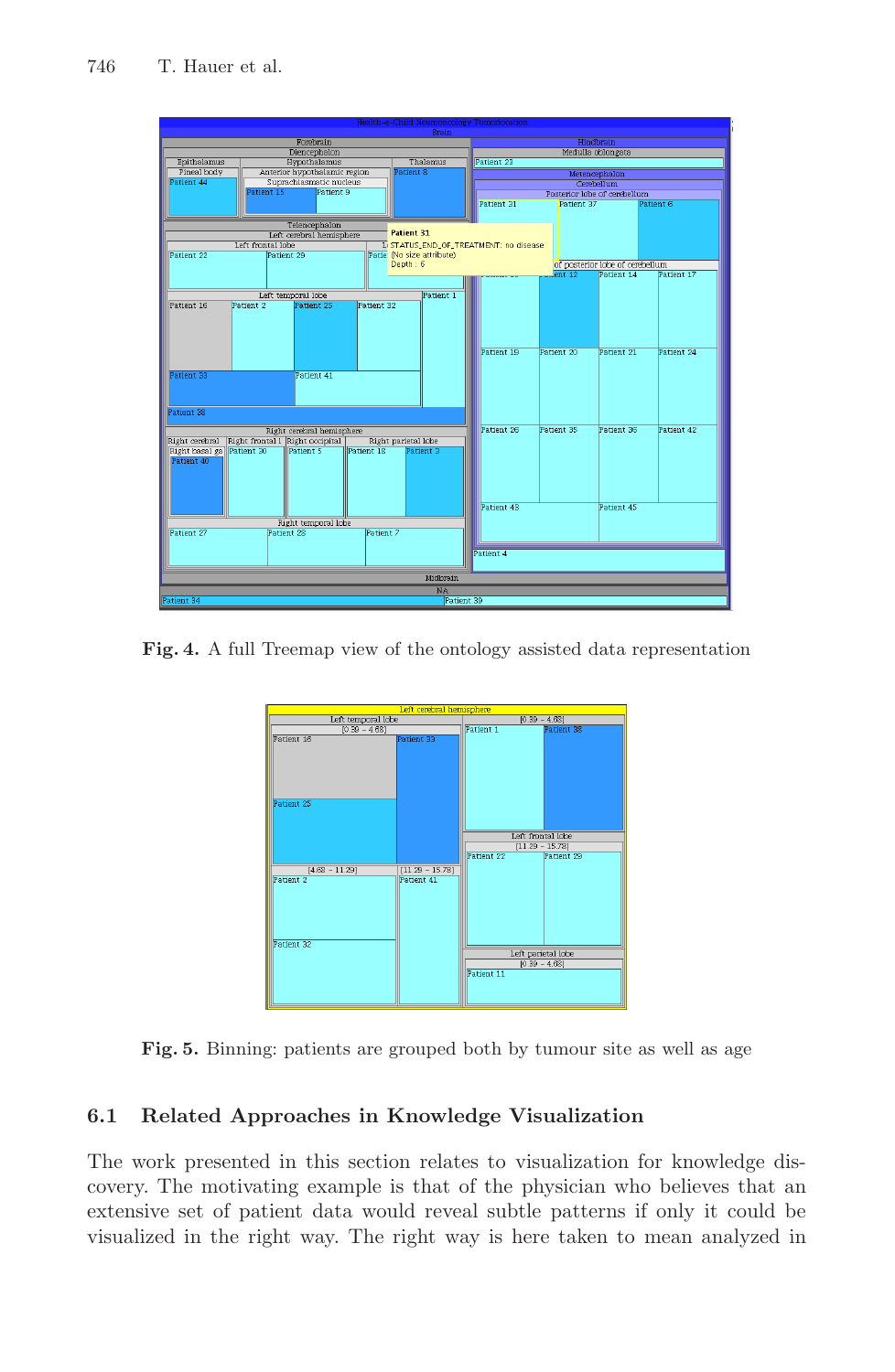terms of established or even tentative concepts. Thus the ontology carries what may have already been accepted or adduced as a research hypothesis, and the data is visualized on t[hat](#page-11-0) basis, as a means of strengthening the evidence or as a means of bolstering the new hypothesis.

There is a significant volume of work on visualization with (and without) ontologies. It may be differentiated from the work presented here on the basis of various criteria, suc[h as](#page-13-1): what is visualized, why and how. Visualization may b[e of](#page-13-2) data from a homogeneous database in order to display relative volume or from a heterogeneous source to e[xpos](#page-13-3)e some other feature or for exploratory data analysis [21]; it may be of the struc[tur](#page-13-4)e [of t](#page-13-5)h[e da](#page-13-6)ta (rather than the data itself) in order to reveal class-level relationships [3]. Visualization has been used to facilitate query formulation or to order [thr](#page-13-7)eads of data in some schematic way (e.g. temporally); to display a data schema or to inform navigation through the data [22]. In particular cases, ontology-based visualization has been used to support queries based on temporal abstractions [23]; to enrich maps with additional geographic information [24]; to reveal multiple levels of abstraction in decision-tree generation [25] and to assist in information mining [26]; very popularly, to map social networks and communities of common interest [27], [28], [29]. Ontologies [ha](#page-12-14)ve also been used for knowledge discovery without visualization, especially in the integration of heterogene[ous](#page-13-8) scientific repositories ([30]).

For an up to date survey of ontology visualization methods reference must be made to [5]. This paper provides a near exhaustive discussion of methods of classification, of visualization techniques [\(Eu](#page-13-9)clidean, hyperbolic and spherical space, node-and-link, and other less obviously geometric methods), of representation, overview and focus methods, but it is distinctive in offering no discussion of content. There is a body of work dating back to the mid-'90s on database visualization (see [21]) some of it devised to assist with data mining tasks.

Arguably the work closest to ours in spirit is [31], although their approach is designed more to manage the heterogeneity of web sources in order to summarize the information provided. Their visual method is based on node-and-link representation and resembles mind-mapping. On the other hand, [32] use 'semantic visualization' to support the development process for database-oriented systems, but in the process must tackle questions of data visualization.

# **7 Conclusions and Future Work**

As the biomedical and clinical information available in digitized form is continually increasing, so is the demand for advanced data integration and visualization tools to help clinicians and researchers to explore the information and knowledge at their hands. In this paper we presented a system for patient data visualization which combines reasoning about data using external knowledge with advanced visualization that makes use of the inferred structure. Our approach makes use of existing ontology visualization paradigms with a view to presenting the data whose semantics is governed by the ontology.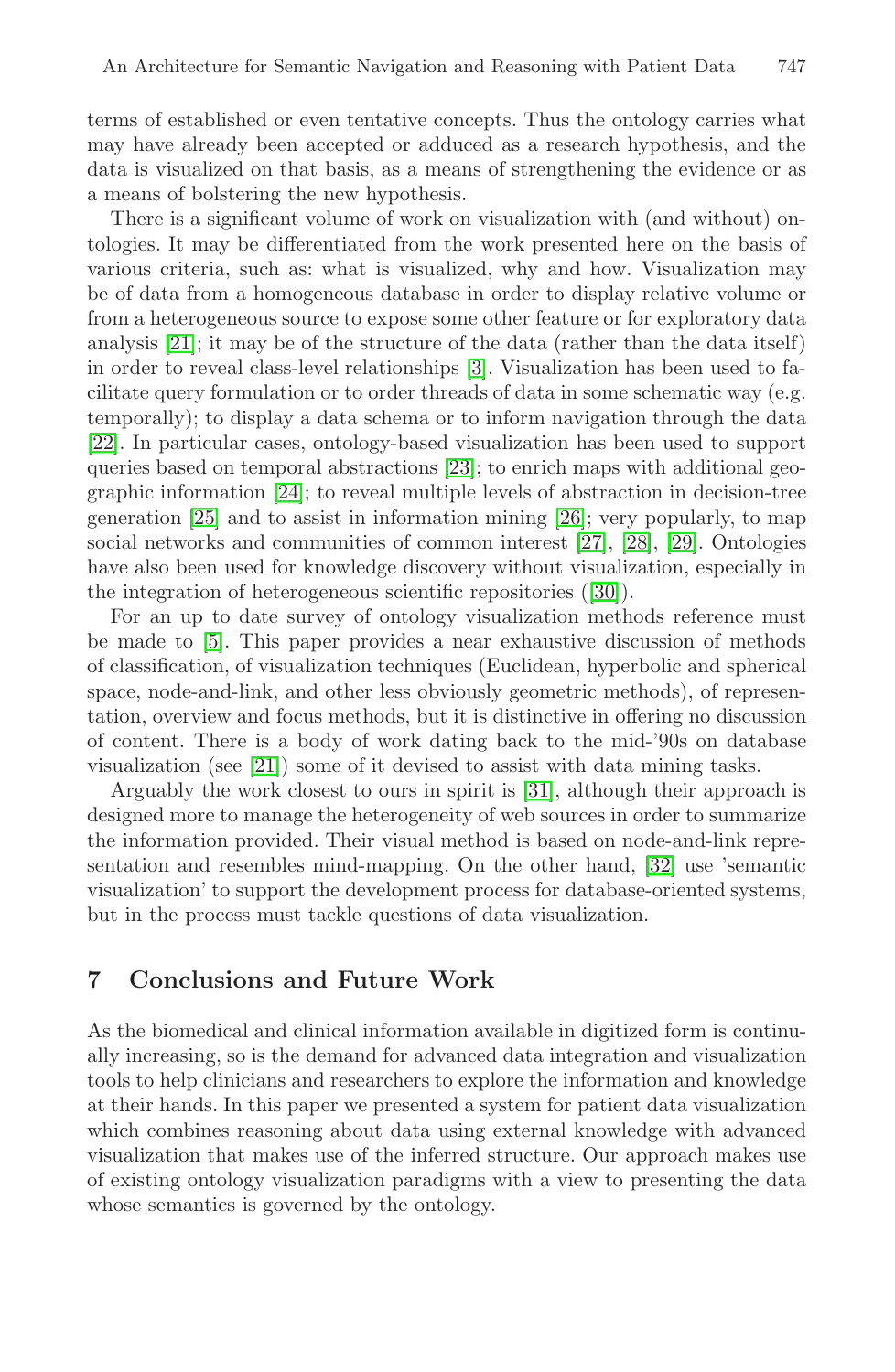We have presented an architecture of a system imp[lem](#page-12-15)enting our framework and demonstrated its functionality using paediatric brain cancer data acquired in Health-e-Child together with anatomical knowledge from the Foundational Model of Anatomy for the purpose of creating annotated treemap views of patient characteristics.

We presented a demonstrator of this framework to clinicians of the Health-e-Child project to evaluate early user experience. We demonstrated the use case of treemap visualization presented in this paper and facet browsing of [6]. In both cases the response was positive: facet browsing helps the clinicians to locate follow-up patients based on incomplete information while the treemap was appreciated for the easy visualization of correlation between clinical attributes. The clinicians also noted that it has potential in education and training.

There are several challenges along the lines we presented. A number of approaches exist for visualizing hierarchies but to really exploit their power, endusers have to be trained so that they can define the visualization which suits their interest and then navigate it. Inferring the hierarchy of the data based on its semantics requires suitable ontologies and alignment with them. In the medical domain, annotation with the UMLS meta-thesaurus is a good choice because it maps to many ontologies. A serious bottleneck is the reasoner as performance scales very badly with the size of the ontologies. We compensated this with fragment extraction but ontology segmentation is also difficult and, especially when one aims for consistent fragment, it is slow and can only be done off-line.

Our future work includes a comparative analysis of how different ontology fragments perform in this approach with real data and we are investigating how this classification scales with the number of patients. We also want to explore the means to give some control over the selection of ontology fragments and definition of classification criteria to the end-users. This is a difficult problem but could prove very interesting.

#### **Acknowledgements**

This work has been partially funded by the EU project Health-e-Child (IST 2004-027749). The authors wish to acknowledge support provided by all the members of the Health-e-Child consortium in the preparation of this paper.

#### <span id="page-11-0"></span>**References**

- 1. Bosca, A., Bonio, D.: Ontosphere: more than a 3d ontology visualization tool. In: SWAP The 2nd Italian Semantic Web Workshop (2005)
- 2. Noy, N.F., Fergerson, R.W., Musen, M.A.: The knowledge model of protege-2000: Combining interoperability and flexibility. In: Dieng, R., Corby, O. (eds.) EKAW 2000. LNCS (LNAI), vol. 1937. Springer, Heidelberg (2000)
- 3. Mutton, P., Golbeck, J.: Visualization of semantic metadata and ontologies. In: IV 2003. Proceedings of the Seventh International Conference on Information Visualization, Washington, DC, USA, p. 300. IEEE Computer Society, Los Alamitos (2003)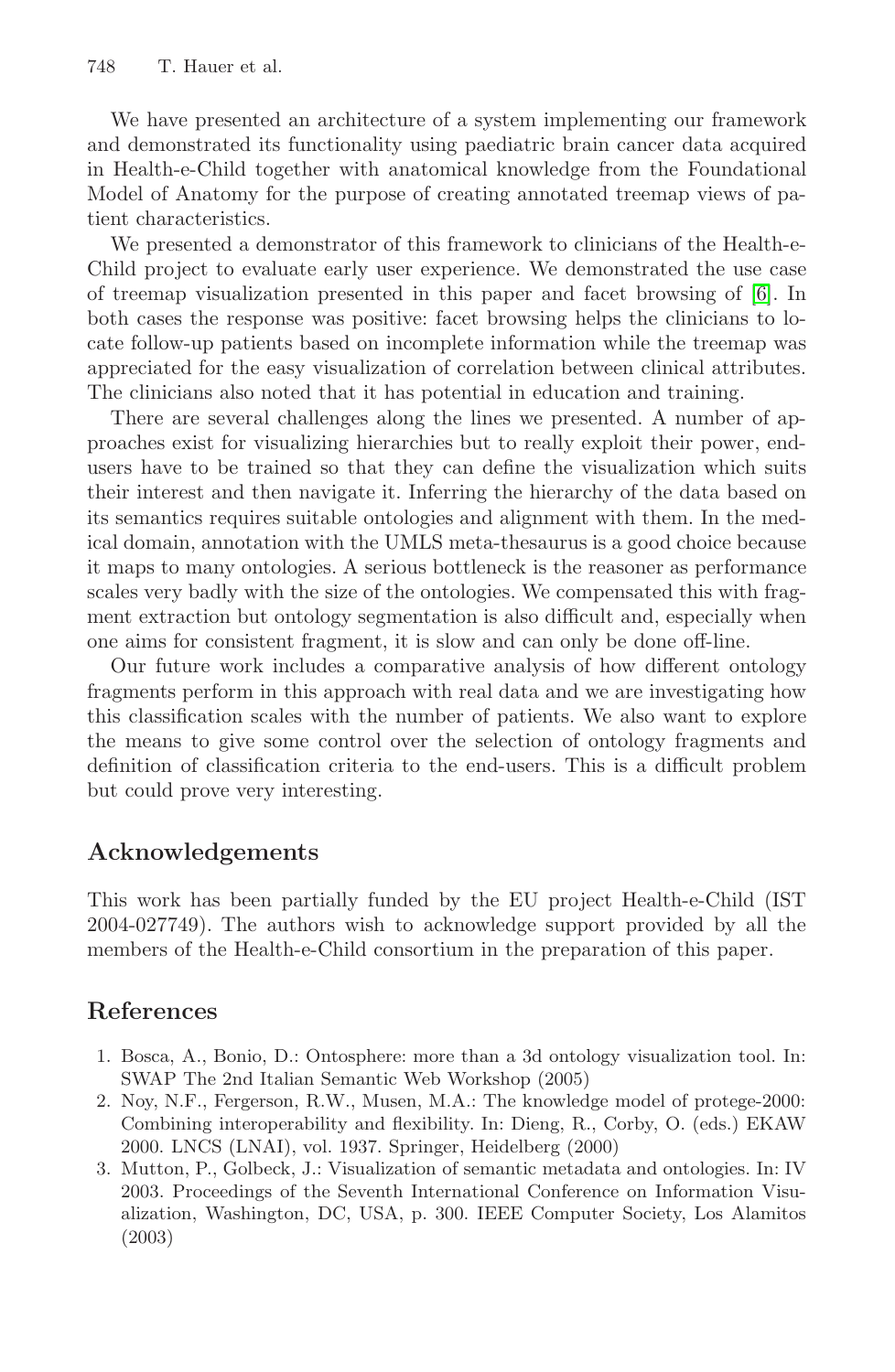- 4. Pietriga, E.: Isaviz, a visual environment for browsing and authoring rdf models. In: Eleventh International World Wide Web Conference Developer's Day (2002)
- <span id="page-12-12"></span>5. Katifori, A., et al.: Ontology visualization methodsa survey. In: ACM Comput. Surv., vol. 39, p. 10. ACM, New York (2007)
- <span id="page-12-15"></span>6. Zillner, S., Hauer, T., Rogulin, D., Tsymbal, A., Huber, M., Solomonides, T.: Semantic Visualization of Patient Information. In: Computer Based Medical Systems (CBMS) (2008)
- <span id="page-12-0"></span>7. van Harmelen, F., Huang, Z., ten Teije, A.: Reasoning with inconsistent ontologies: framework, prototype, and experiment. In: Studer, R., Davies, J., Warren, P. (eds.) Semantic Web Technologies. Wiley, Chichester (2008)
- <span id="page-12-1"></span>8. Rubin, D.L., Dameron, O., Musen, M.A.: Use of description logic classification to reason about consequences of penetrating injuries. In: American Medical Informatics Association Conference (AMIA 2005), pp. 649–653 (2005)
- <span id="page-12-2"></span>9. Dameron, O., Roques, E., Rubin, E., Marquet, G., Burgun, A.: Grading lung tumors using owl-dl based reasoning. In: Proceedings of the 9th International Protege Conference (2006)
- <span id="page-12-3"></span>10. Rosse, C., Mejino, J.: A reference ontology for bio-medical informatics: the foundational model of anatomy. In: Biomedical Informatics, vol. 36, pp. 478–500 (2003)
- <span id="page-12-4"></span>11. Louis, D., et al.: The 2007 WHO Classification of Tumours of the Central Nervous System. Acta Neuropathol 114, 97–109 (2007)
- <span id="page-12-5"></span>12. Rogulin, D., Ruiz, E.J., McClatchey, R., Berlanga, R., Hauer, T., Shamdasani, J., Zillner, S., Branson, A., Nebot, V., Manset, D., Freund, J.: Medical Data Integration and the Semantic Annotation of Medical Protocols. In: Computer Based Medical Systems (CBMS) (2008)
- 13. Tsymbal, A., Huber, M., Zillner, S., Hauer, T., Zhou, K.: Visualizing patient similarity in clinical decision support. In: Hinneburg, A. (ed.) LWA, pp. 304–311. Martin-Luther-University, Halle-Wittenberg (2007)
- <span id="page-12-6"></span>14. Noy, N.F., Rubin, D.L.: Translating the foundational model of anatomy into owl. Technical report, Standford Center for Biomedical Research (2007)
- <span id="page-12-7"></span>15. Golbreich, C., Zhang, S., Bodenreider, O.: Migrating the FMA from Protege to OWL. In: 8th International Protege Conference, Madrid (2005)
- <span id="page-12-8"></span>16. Grau, B.C., Horrocks, I., Kazakov, Y., Sattler, U.: Just the right amount: extracting modules from ontologies. In: WWW 2007. Proceedings of the 16th international conference on World Wide Web, pp. 717–726. ACM, New York (2007)
- <span id="page-12-9"></span>17. Sattler, U., Schneider, T., Jiménez-Ruiz, E., Grau, B.C., Berlanga, R.: Safe and economic re-use of ontologies: A logic-based methodology and tool support. In: Bechhofer, S., Hauswirth, M., Hoffmann, J., Koubarakis, M. (eds.) ESWC 2008. LNCS, vol. 5021. Springer, Heidelberg (2008)
- <span id="page-12-10"></span>18. Jimenez-Ruiz, E., et al.: Ontopath: A language for retrieving ontology fragments. In: OTM Conferences (1), pp. 897–914 (2007)
- <span id="page-12-11"></span>19. Shneiderman, B.: Tree visualization with tree-maps: 2d space-filling approach. ACM Transactions on Graphs 11, 92–99 (1992)
- <span id="page-12-13"></span>20. Babaria, K., Baehrecke, E.H., Dang, N., Shneiderman, B.: Visualization and analysis of microarray and gene ontology data with treemaps. BMC Bioinformatics  $5(1)$ , 84 (2004)
- <span id="page-12-14"></span>21. Keim, D.A.: Information visualization and visual data mining. Transactions on Visualization and Computer Graphic 8, 1–8 (2002)
- 22. Cannon, A., et al.: Ontology-driven automated generation of data entry interfaces to databases. In: Key Technologies for Data Management (LCS). Springer, Heidelberg (2004)